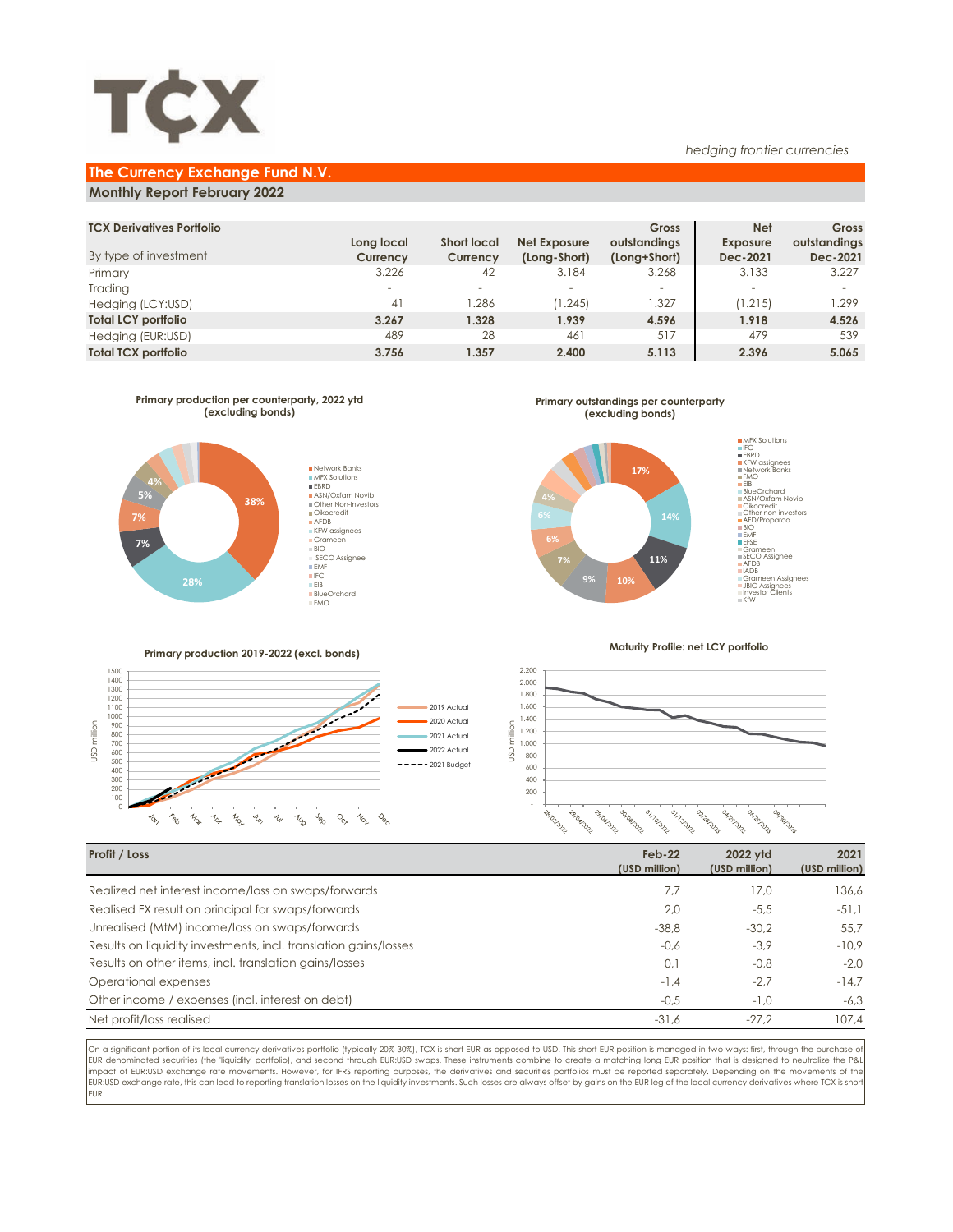

## **The Currency Exchange Fund N.V. Monthly Report February 2022**



| <b>NAV performance</b>           | $Feb-22$<br>(USD million) | 2022 vtd<br>(USD million) | $Feb-22$<br>(USD/share) |
|----------------------------------|---------------------------|---------------------------|-------------------------|
|                                  |                           | 829.2                     | 791.660                 |
| NAV at start of period           | 833,6                     |                           |                         |
| P/L in period                    | $-31.6$                   | $-27.2$                   | $-29.964$               |
| Issuance & redemptions in period | 0,0                       | 0.0                       | $\Omega$                |
| Distributions to shareholders    | 0.0                       | 0.0                       | 0.0                     |
| NAV at end of period             | 802,1                     | 802.1                     | 761.697                 |

| VaR and capital efficiency                                                | $Feb-22$ | $Jan-22$ | $Dec-21$ |
|---------------------------------------------------------------------------|----------|----------|----------|
| Market risk exposure (USD million)                                        | 90.3     | 93.9     | 92.7     |
| Market risk exposure (% of net notional exposure)                         | 4,7%     | 4,9%     | 4,8%     |
| Available Capital (USD million)                                           | 1.164.9  | 1.196.7  | 1.194.0  |
| Risk Weighted Assets (USD million)                                        | 4.257.5  | 4.411.7  | 4.365,3  |
| Capital / Risk Weighted Assets (Capital Ratio)                            | 27%      | 27%      | 27%      |
| Available Capital cushion (capital in excess of 14% minimum, USD million) | 568,9    | 579.1    | 582,8    |
| Available Capital cushion (as percent of Available Capital)               | 49%      | 48%      | 49%      |
| Available Liquidity (USD million)                                         | 1.143,9  | 1.140.4  | 1.142.9  |
| Diversified 12m FX stress test (USD million)                              | 186.1    | 224.9    | 223.0    |
| Available Capital/Diversified 12m FX stress test (USD million)            | 6,3      | 5,3      | 5,4      |
| Undiversified 12m FX stress test (USD million)                            | 711.0    | 750.6    | 736.4    |
| Available Capital / Undiversified 12m FX stress test (USD million)        | 1,6      | 1,6      | 1,6      |
| Ratio Undiversified/Diversifed stress test                                | 3.82     | 3.34     | 3.30     |



#### **TCX Net Asset Value per A-Share**